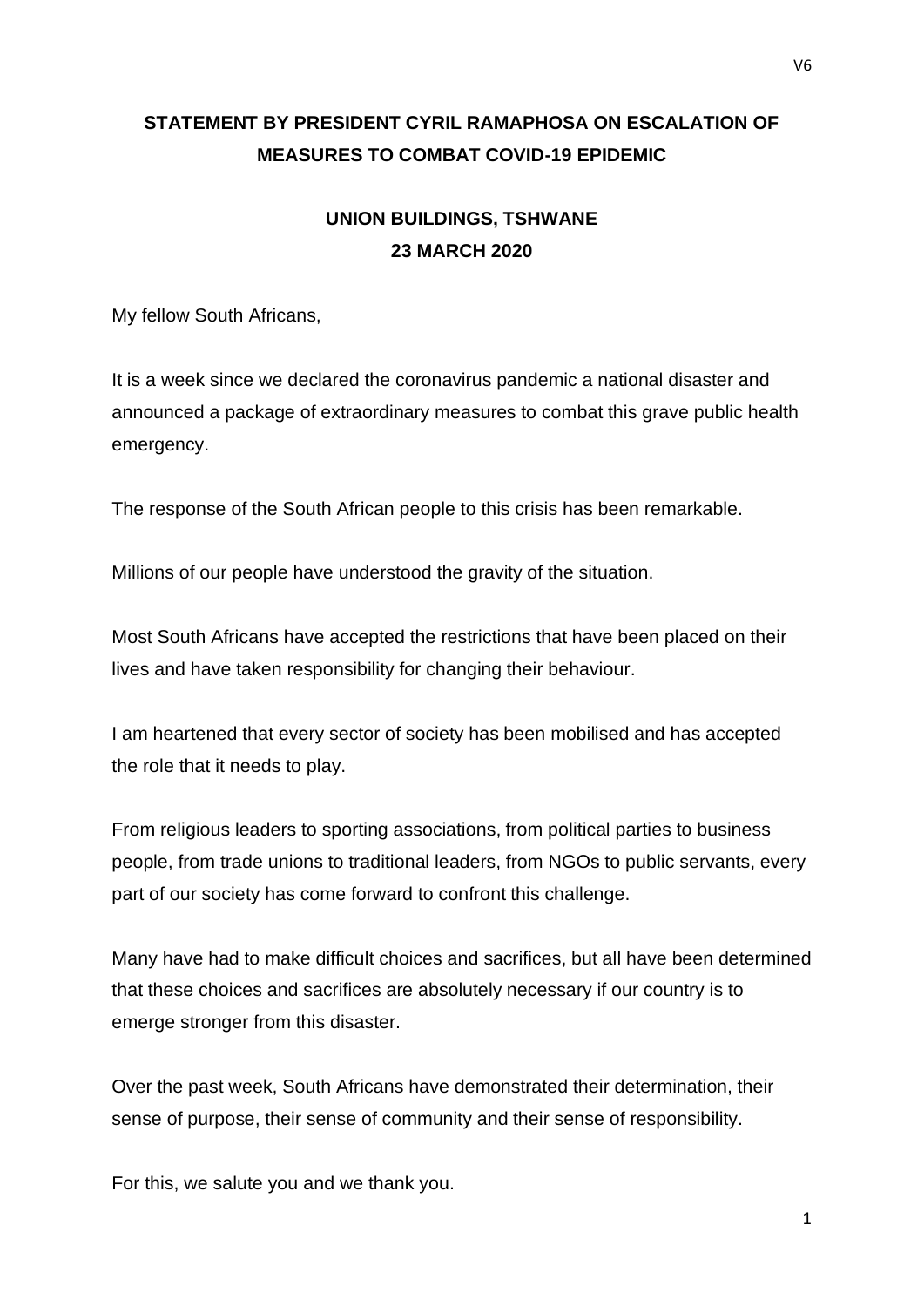On behalf of the nation, I would also like to thank the health workers, our doctors, nurses and paramedics who are on the frontline of the pandemic, our teachers, border officials, police and traffic officers and all the other people who have been leading our response.

Since the national state of disaster was declared, we have put in place a range of regulations and directives.

These regulations have restricted international travel, prohibited gatherings of more than 100 people, closed schools and other educational institutions and restricted the sale of alcohol after 6pm.

We reiterate that the most effective way to prevent infection is through basic changes in individual behaviour and hygiene.

We are therefore once more calling on everyone to:

- wash hands frequently with hand sanitisers or soap and water for at least 20 seconds;
- cover our nose and mouth when coughing and sneezing with tissue or flexed elbow;
- avoid close contact with anyone with cold or flu-like symptoms.

Everyone must do everything within their means to avoid contact with other people.

Staying at home, avoiding public places and cancelling all social activities is the preferred best defence against the virus.

Over the past week, as we have been implementing these measures, the global crisis has deepened.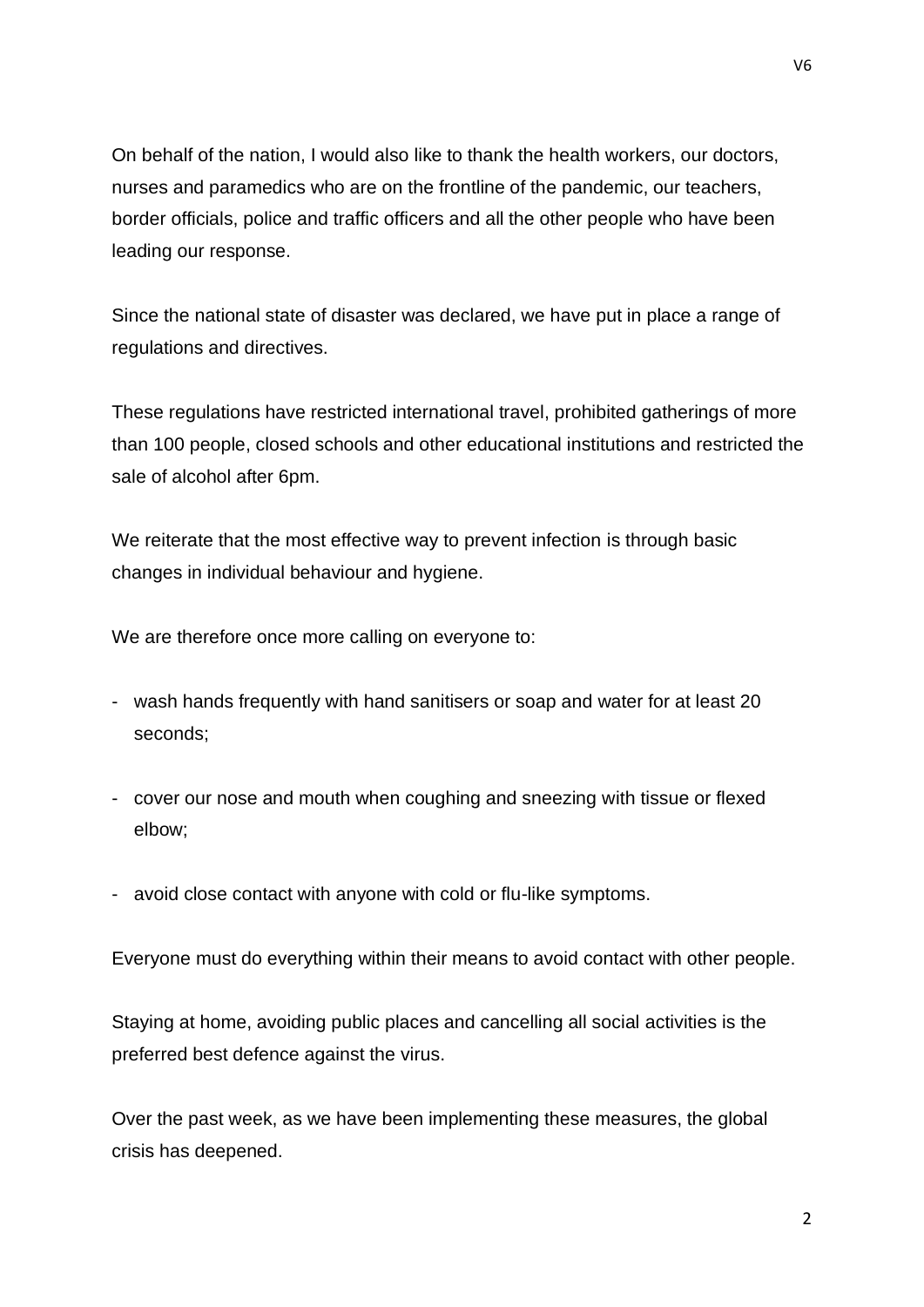When I addressed the nation last Sunday there were over 160,000 confirmed COVID-19 cases worldwide.

Today, there are over 340,000 confirmed cases across the world.

In South Africa, the number of confirmed cases has increased six-fold in just eight days from 61 cases to 402 cases.

This number will continue to rise.

It is clear from the development of the disease in other countries and from our own modelling that immediate, swift and extraordinary action is required if we are to prevent a human catastrophe of enormous proportions in our country.

Our fundamental task at this moment is to contain the spread of the disease.

I am concerned that a rapid rise in infections will stretch our health services beyond what we can manage and many people will not be able to access the care they need.

We must therefore do everything within our means to reduce the overall number of infections and to delay the spread of infection over a longer period – what is known as flattening the curve of infections.

It is essential that every person in this country adheres strictly – and without exception – to the regulations that have already been put in place and to the measures that I am going to announce this evening.

Our analysis of the progress of the epidemic informs us that we need to urgently and dramatically escalate our response.

The next few days are crucial.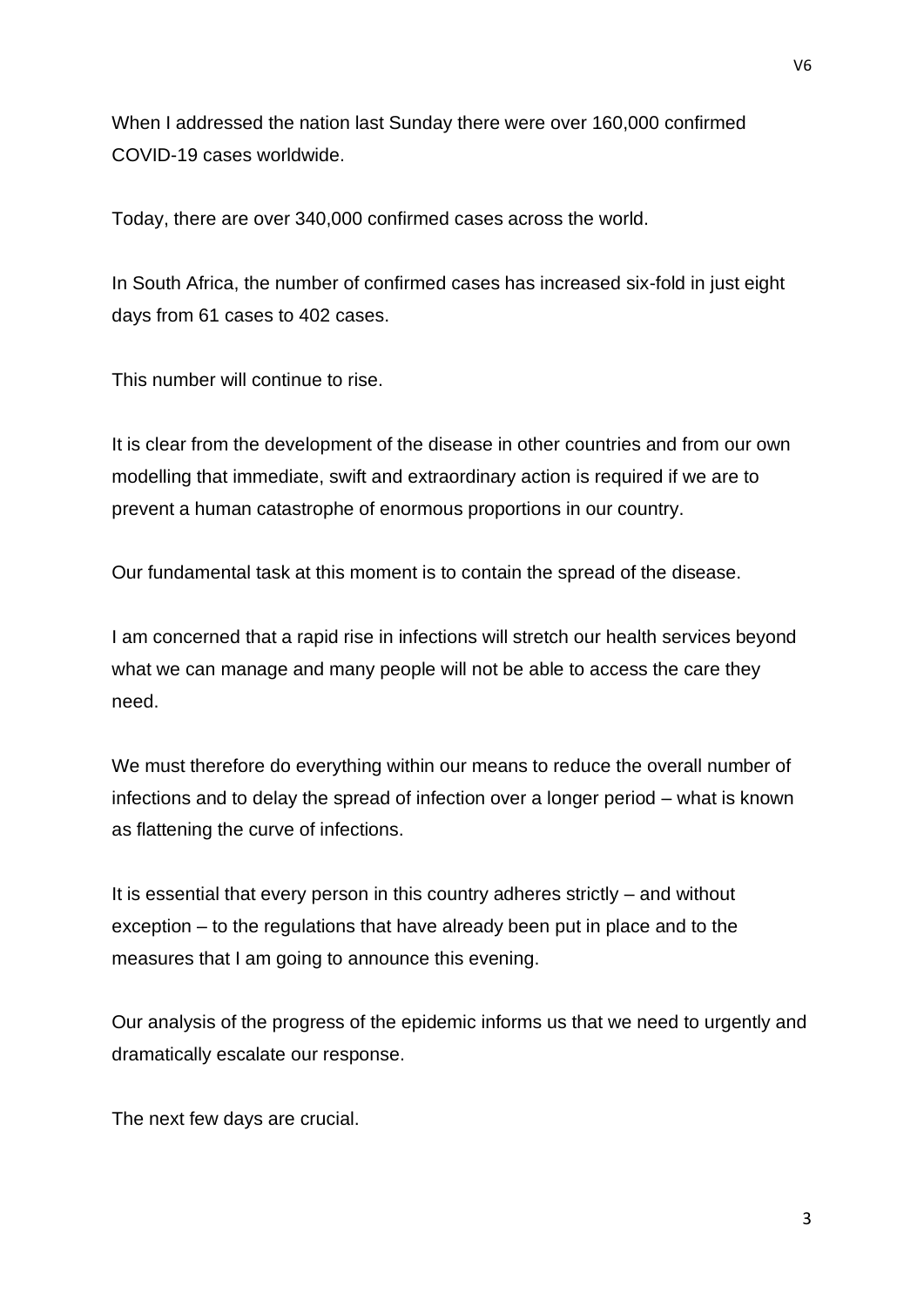Without decisive action, the number of people infected will rapidly increase from a few hundred to tens of thousands, and within a few weeks to hundreds of thousands.

This is extremely dangerous for a population like ours, with a large number of people with suppressed immunity because of HIV and TB, and high levels of poverty and malnutrition.

We have learnt a great deal from the experiences of other countries.

Those countries that have acted swiftly and dramatically have been far more effective in controlling the spread of the disease.

As a consequence, the National Coronavirus Command Council has decided to enforce a nation-wide lockdown for 21 days with effect from midnight on Thursday 26 March.

This is a decisive measure to save millions of South Africans from infection and save the lives of hundreds of thousands of people.

While this measure will have a considerable impact on people's livelihoods, on the life of our society and on our economy, the human cost of delaying this action would be far, far greater.

The nation-wide lockdown will be enacted in terms of the Disaster Management Act and will entail the following:

- From midnight on Thursday 26 March until midnight on Thursday 16 April, all South Africans will have to stay at home.
- The categories of people who will be exempted from this lockdown are the following: health workers in the public and private sectors, emergency personnel, those in security services – such as the police, traffic officers, military medical personnel, soldiers – and other persons necessary for our response to the pandemic.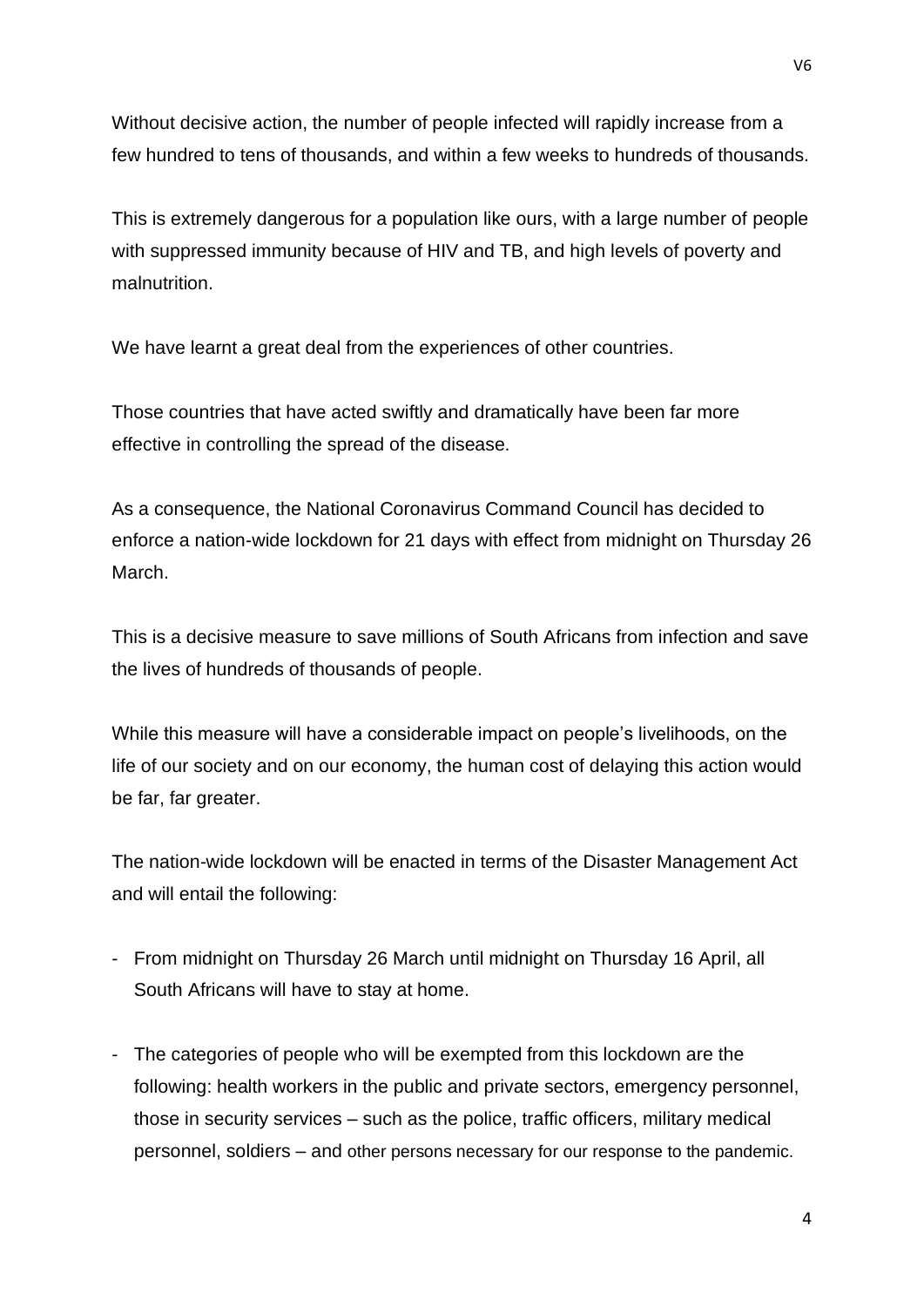- It will also include those involved in the production, distribution and supply of food and basic goods, essential banking services, the maintenance of power, water and telecommunications services, laboratory services, and the provision of medical and hygiene products. A full list of essential personnel will be published.
	- Individuals will not be allowed to leave their homes except under strictly controlled circumstances, such as to seek medical care, buy food, medicine and other supplies or collect a social grant.
	- Temporary shelters that meet the necessary hygiene standards will be identified for homeless people. Sites are also being identified for quarantine and selfisolation for people who cannot self-isolate at home.
	- All shops and businesses will be closed, except for pharmacies, laboratories, banks, essential financial and payment services, including the JSE, supermarkets, petrol stations and health care providers.
- Companies that are essential to the production and transportation of food, basic goods and medical supplies will remain open.

We will publish a full list of the categories of businesses that should remain open.

Companies whose operations require continuous processes such as furnaces, underground mine operations will be required to make arrangements for care and maintenance to avoid damage to their continuous operations.

Firms that are able to continue their operations remotely should do so.

- Provision will be made for essential transport services to continue, including transport for essential staff and for patients who need to be managed elsewhere.

The nation-wide lockdown is necessary to fundamentally disrupt the chain of transmission across society.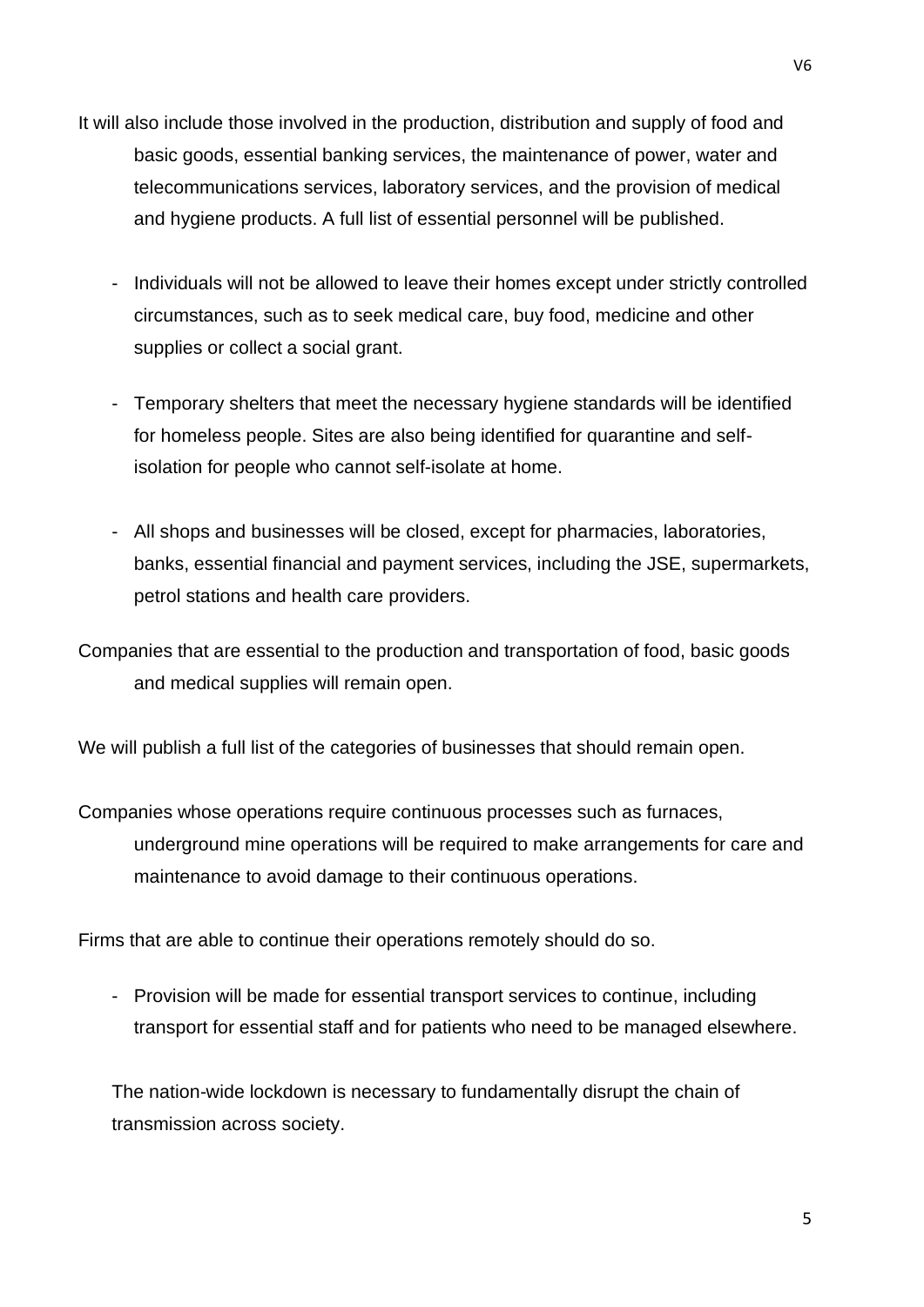I have accordingly directed the South African National Defence Force be deployed to support the South African Police Service in ensuring that the measures we are announcing are implemented.

This nationwide lockdown will be accompanied by a public health management programme which will significantly increase screening, testing, contact tracing and medical management.

Community health teams will focus on expanding screening and testing where people live, focusing first on high density and high-risk areas.

To ensure that hospitals are not overwhelmed, a system will be put in place for 'centralised patient management' for severe cases and 'decentralised primary care' for mild cases.

Emergency water supplies – using water storage tanks, water tankers, boreholes and communal standpipes – are being provided to informal settlements and rural areas.

A number of additional measures will be implemented with immediate effect to strengthen prevention measures. Some of those measures are that:

- South African citizens and residents arriving from high-risk countries will automatically be placed under quarantine for 14 days.
- Non-South Africans arriving on flights from high-risk countries we prohibited a week ago will be turned back.
- International flights to Lanseria Airport will be temporarily suspended.
- International travellers who arrived in South Africa after 9 March 2020 from highrisk countries will be confined to their hotels until they have completed a 14-day period of quarantine.

Fellow South Africans,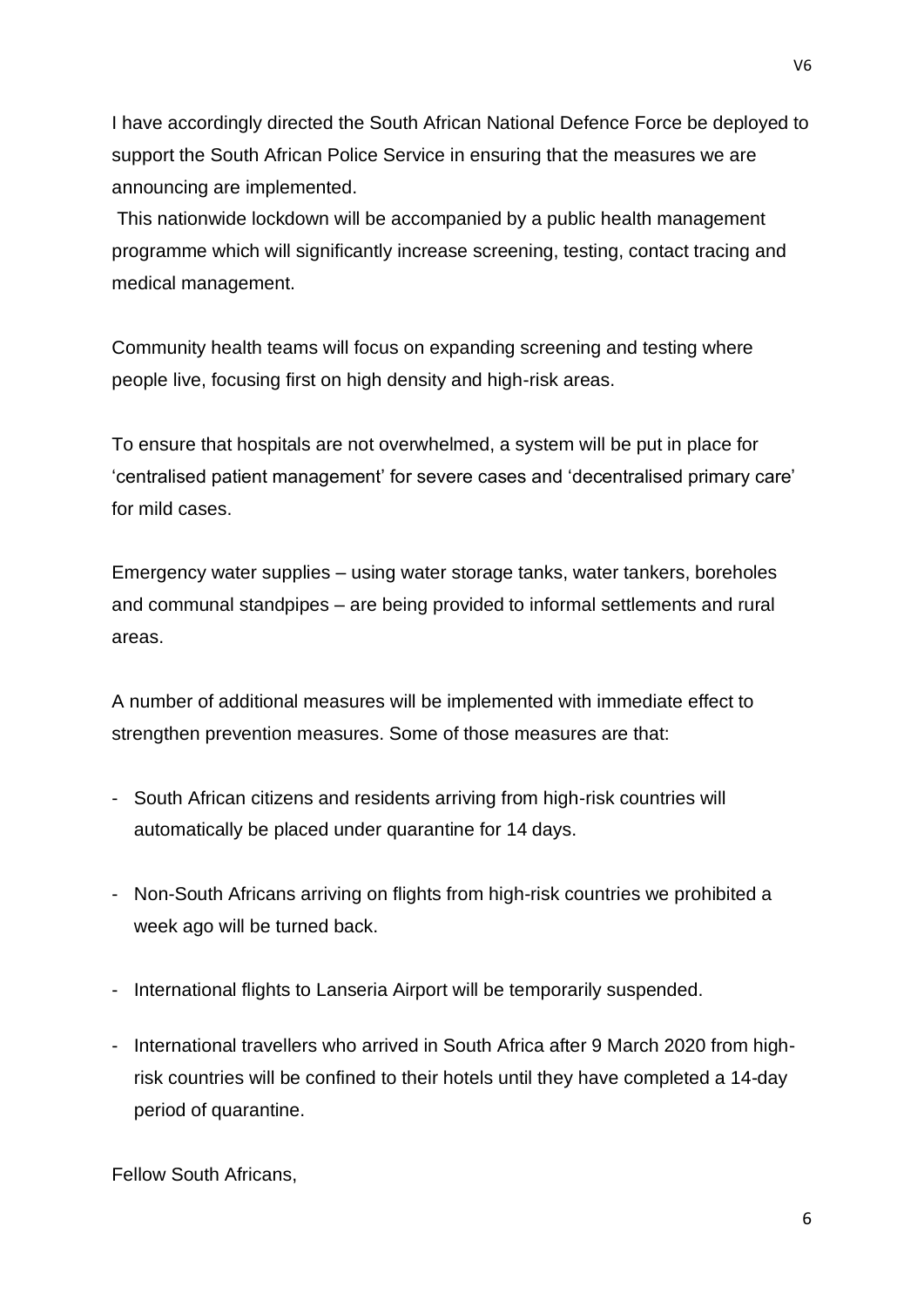Our country finds itself confronted not only by a virus that has infected more than a quarter of a million people across the globe, but also by the prospects of a very deep economic recession that will cause businesses to close and many people to lose their jobs.

Therefore, as we marshal our every resource and our every energy to fight this epidemic, working together with business, we are putting in place measures to mitigate the economic impact both of this disease and of our economic response to it.

We are today announcing a set of interventions that will help to cushion our society from these economic difficulties.

This is the first phase of the economic response, and further measures are under consideration and will be deployed as needed.

These interventions are quick and targeted.

Firstly, we are supporting the vulnerable.

- Following consultation with social partners, we have set up a Solidarity Fund, which South African businesses, organisations and individuals, and members of the international community, can contribute to.

The Fund will focus efforts to combat the spread of the virus, help us to track the spread, care for those who are ill and support those whose lives are disrupted.

The Fund will complement what we are doing in the public sector.

I am pleased to announce that this Fund will be chaired by Ms Gloria Serobe and the deputy Chairperson is Mr Adrian Enthoven.

V6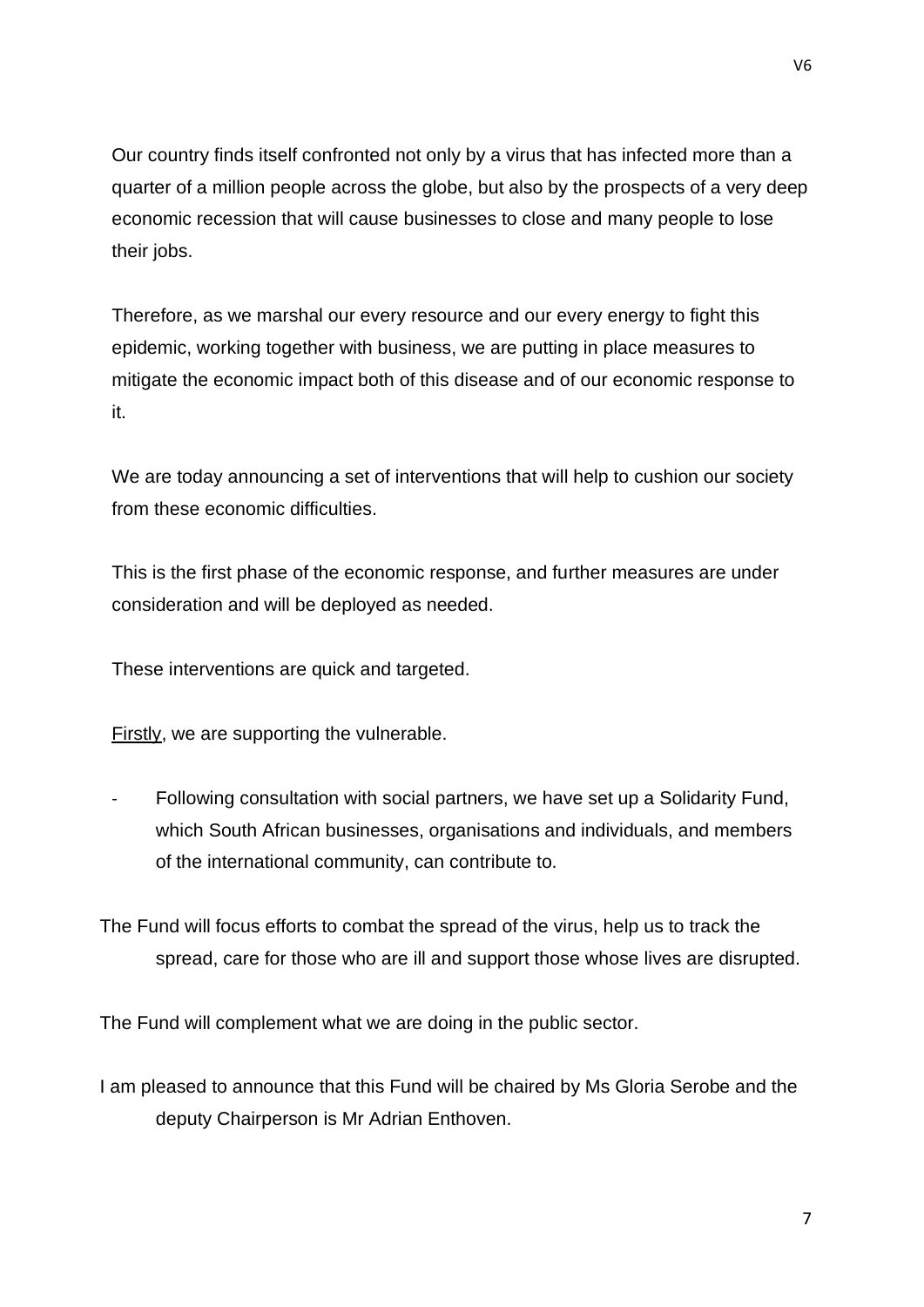- The Fund has a website www.solidarityfund.co.za and you can begin to deposit monies into the account tonight.
- The Fund will be administered by a reputable team of people, drawn from financial institutions, accounting firms and government.
- It will fully account for every cent contributed and will publish the details on the website.

It will have a board of eminent South Africans to ensure proper governance.

To get things moving, Government is providing seed capital of R150 million and the private sector has already pledged to support this fund with financial contributions in the coming period.

We will be spending money to save lives and to support the economy.

In this regard, we must applaud the commitment made in this time of crisis by the Rupert and Oppenheimer families of R1 billion each to assist small businesses and their employees affected by the coronavirus pandemic.

- We are concerned that there are a number of businesses that are selling certain goods at excessively high prices. This cannot be allowed.
- Regulations have been put in place to prohibit unjustified price hikes, to ensure shops maintain adequate stocks of basic goods and to prevent people from 'panic buying'.
- It is important for all South Africans to understand that the supply of goods remains continuous and supply chains remain intact.
- Government has had discussions with manufacturers and distributors of basic necessities, who have indicated that there will be a continuous supply of these goods. There is therefore no need for stockpiling of any items.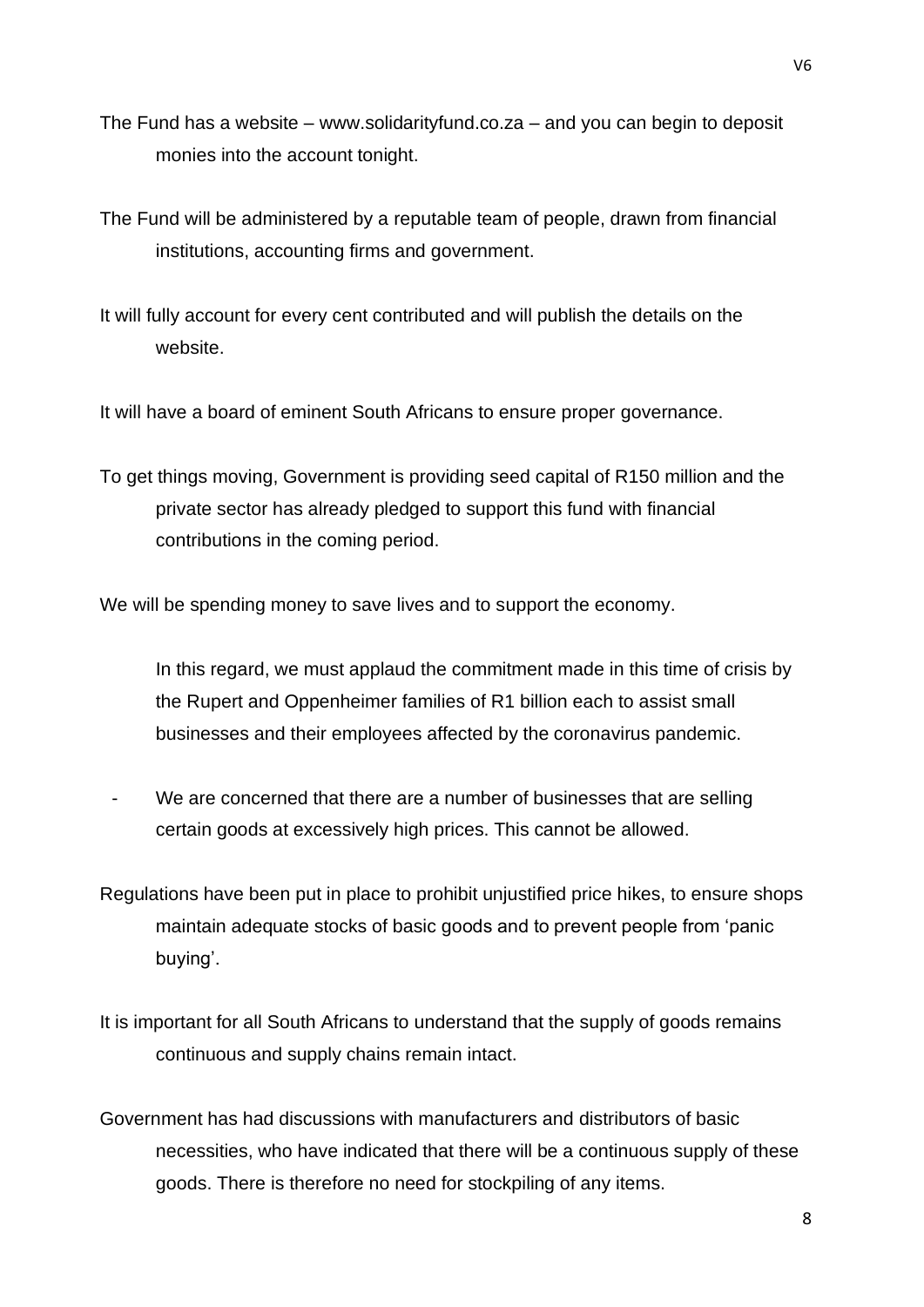- A safety net is being developed to support persons in the informal sector, where most businesses will suffer as a result of this shutdown. More details will be announced as soon as we have completed the work of assistance measures that will be put in place.
- To alleviate congestion at payment points, old age pensions and disability grants will be available for collection from 30 and 31 March 2020, while other categories of grants will be available for collection from 01 April 2020.
- All channels for access will remain open, including ATMs, retail point of sale devices, Post Offices and cash pay points.

Secondly, we are going to support people whose livelihoods will be affected.

- We are in consultation on a proposal for a special dispensation for companies that are in distress because of COVID-19. Through this proposal employees will receive wage payment through the Temporary Employee Relief Scheme, which will enable companies to pay employees directly during this period and avoid retrenchment.
- Any employee who falls ill through exposure at their workplace will be paid through the Compensation Fund.
- Commercial banks have been exempted from provisions of the Competition Act to enable them to develop common approaches to debt relief and other necessary measures.

We have met with all the major banks and expect that most banks will put measures in place within the next few days.

Many large companies that are currently closed have accepted their responsibility to pay workers affected. We call on larger businesses in particular to take care of their workers during this period.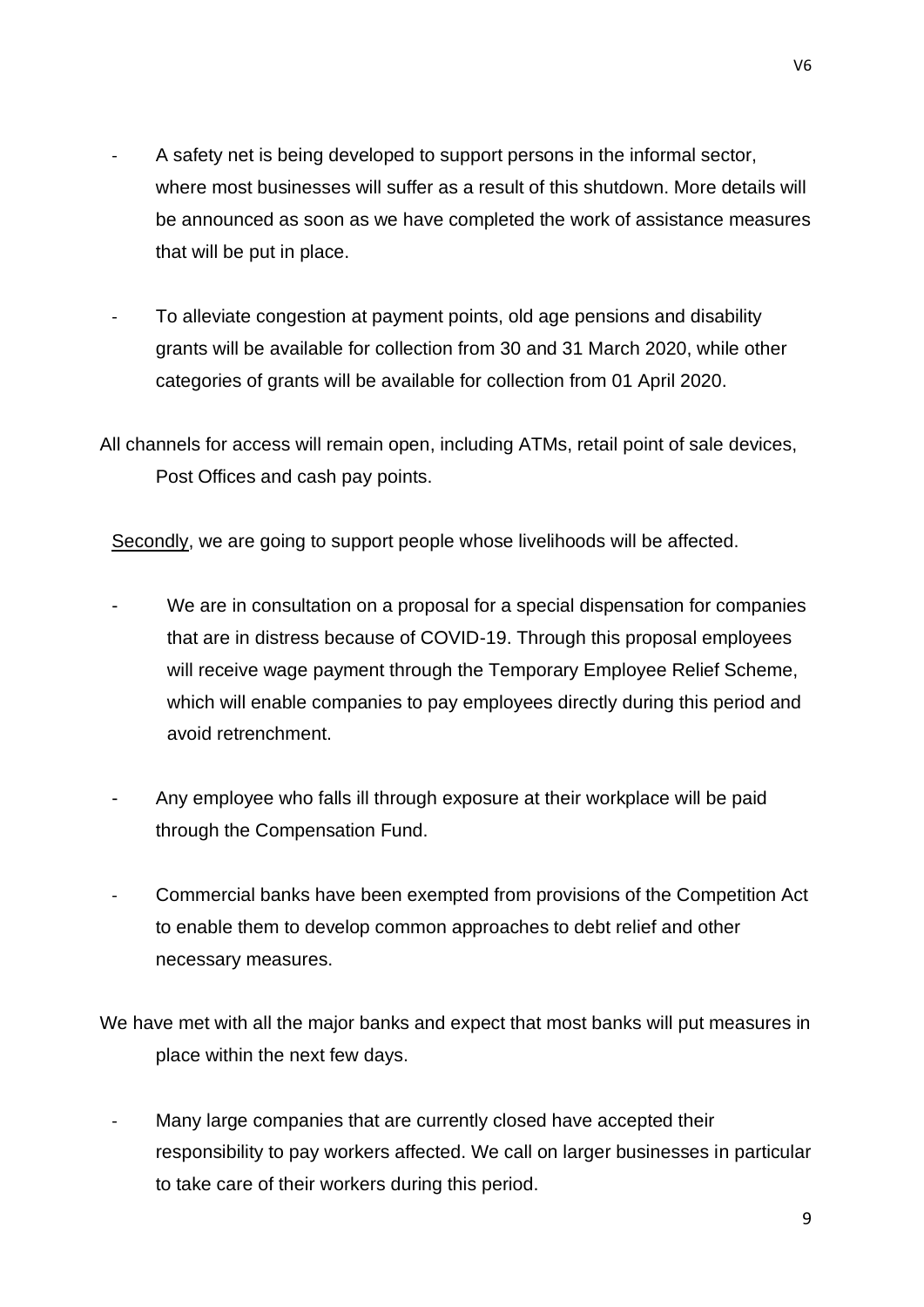In the event that it becomes necessary, we will utilise the reserves within the UIF system to extend support to those workers in SMEs and other vulnerable firms who are faced with loss of income and whose companies are unable to provide support. Details of these will be made available within the next few days.

Thirdly, we are assisting businesses that may be in distress.

- Using the tax system, we will provide a tax subsidy of up to R500 per month for the next four months for those private sector employees earning below R6,500 under the Employment Tax Incentive. This will help over 4 million workers.
- The South African Revenue Service will also work towards accelerating the payment of employment tax incentive reimbursements from twice a year to monthly to get cash into the hands of compliant employers as soon as possible.
- Tax compliant businesses with a turnover of less than R50 million will be allowed to delay 20% of their pay-as-you-earn liabilities over the next four months and a portion of their provisional corporate income tax payments without penalties or interest over the next six months. This intervention is expected to assist over 75 000 small and medium-term enterprises.
- We are exploring the temporary reduction of employer and employee contributions to the Unemployment Insurance Fund and employer contributions to the Skill Development Fund.
- The Department of Small Business Development has made over R500 million available immediately to assist small and medium enterprises that are in distress through a simplified application process.
- The Industrial Development Corporation has put a package together with the Department of Trade, Industry and Competition of more than R3 billion for industrial funding to address the situation of vulnerable firms and to fast-track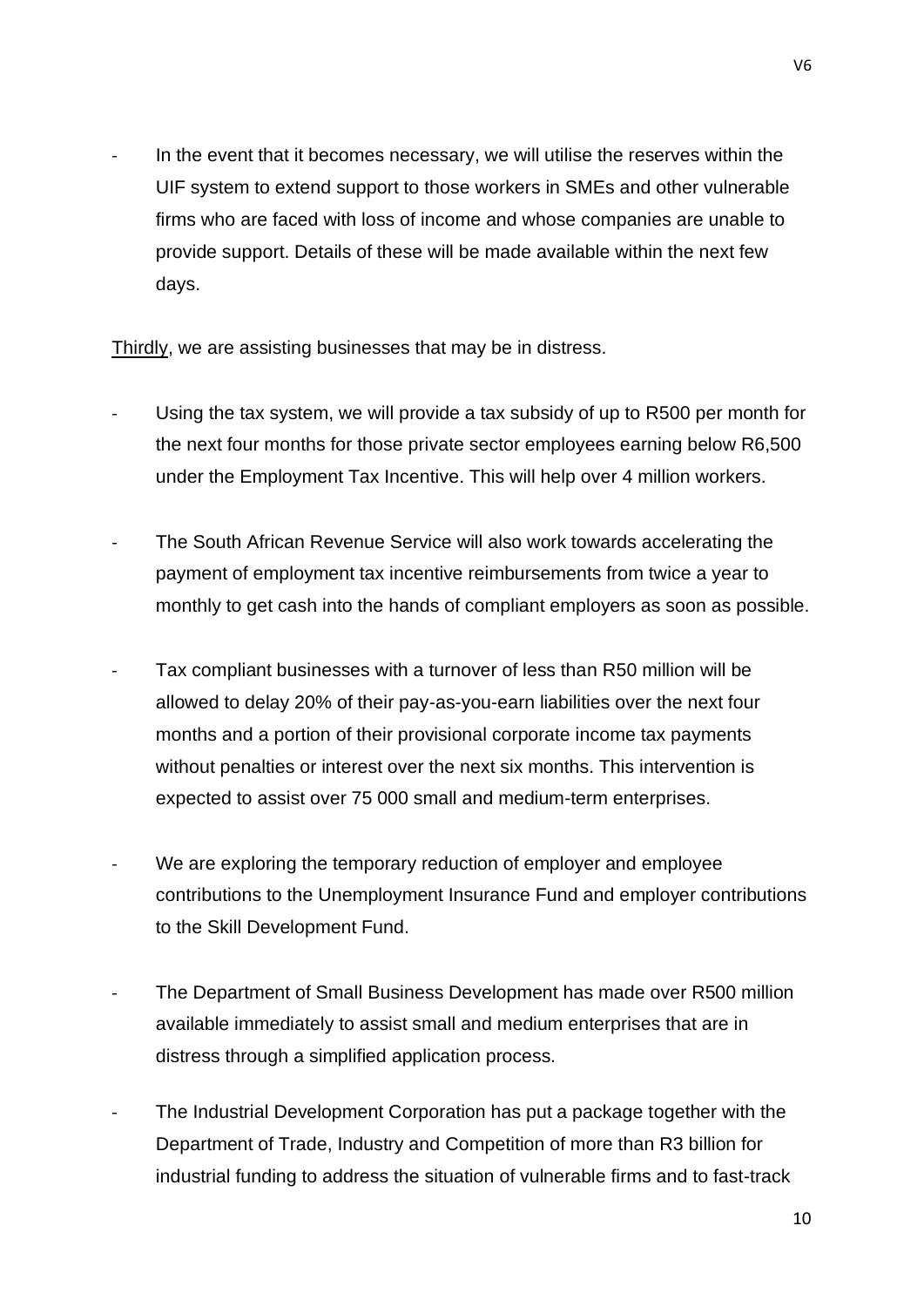financing for companies critical to our efforts to fight the virus and its economic impact.

- The Department of Tourism has made an additional R200 million available to assist SMEs in the tourism and hospitality sector who are under particular stress due to the new travel restrictions.

I want to make it clear that we expect all South Africans to act in the interest of the South African nation and not in their own selfish interests.

We will therefore act very strongly against any attempts at corruption and profiteering from this crisis.

I have directed that special units of the NPA be put together to act immediately and arrest those against who we find evidence of corruption.

We will work with the judiciary to expedite cases against implicated persons and make sure the guilty go to jail.

South Africa has a safe, sound, well-regulated and resilient financial sector.

Since the global financial crisis, we have taken steps to strengthen the banking system, including increasing capital, improving liquidity and reducing leverage.

With a strong financial sector and deep and liquid domestic capital markets, we have the space to provide support to the real economy.

We can make sure money flows to firms and households.

We can ensure that our markets are efficient.

Last week, in line with its Constitutional mandate, the South African Reserve Bank cut the repo rate by 100 basis point. This will provide relief to consumers and businesses.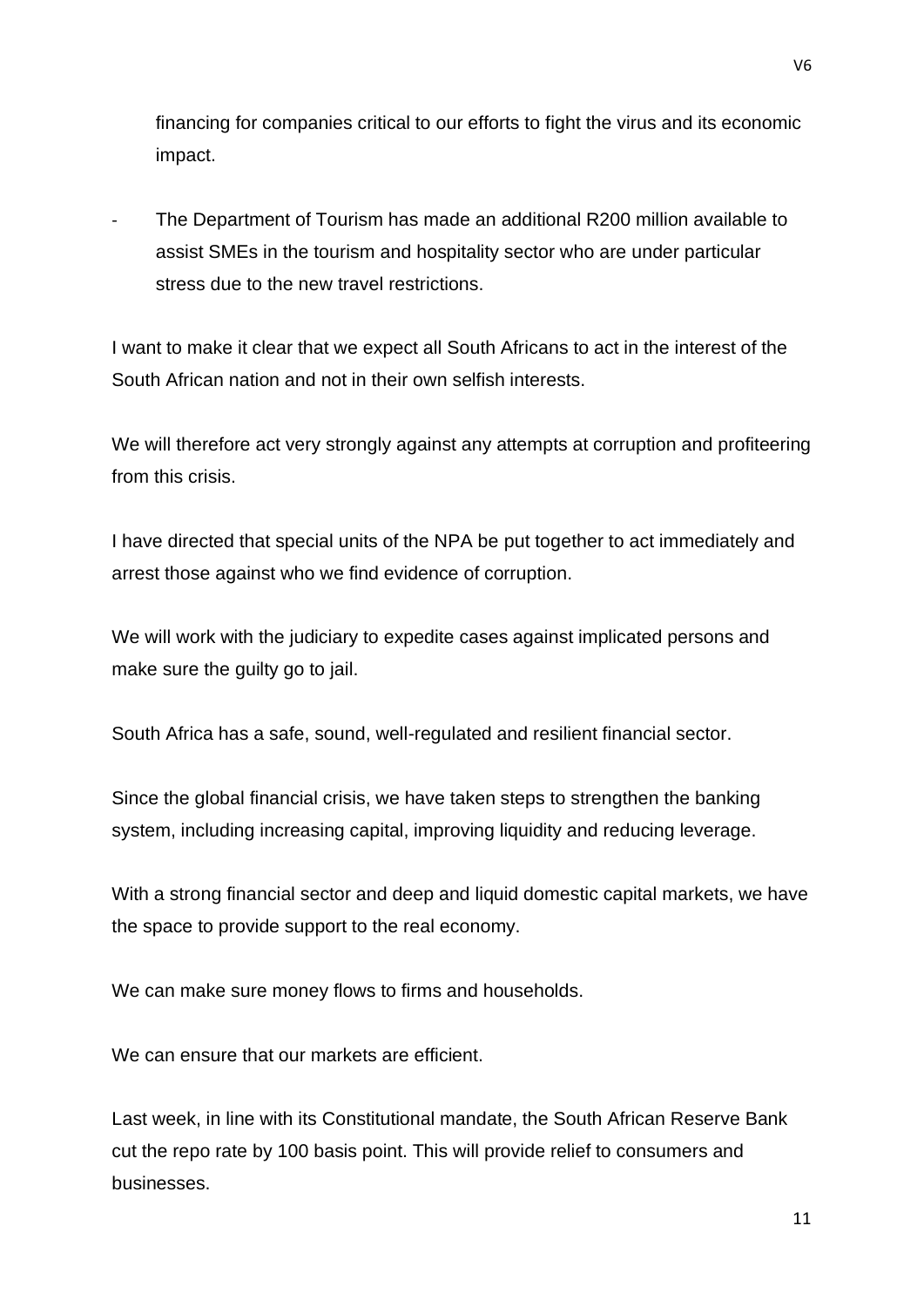The South African Reserve Bank has also proactively provided additional liquidity to the financial system.

The Governor has assured me that the Bank is ready to do 'whatever it takes' to ensure the financial sector operates well during this pandemic.

The banking system will remain open, the JSE will continue to function, the national payment system will continue to operate and the Reserve Bank and the commercial banks will ensure that bank notes and coins remain available.

The action we are taking now will have lasting economic costs.

But we are convinced that the cost of not acting now would be far greater.

We will prioritise the lives and livelihoods of our people above all else, and will use all of the measures that are within our power to protect them from the economic consequences of this pandemic.

In the days, weeks and months ahead our resolve, our resourcefulness and our unity as a nation will be tested as never before.

I call on all of us, one and all, to play our part.

To be courageous, to be patient, and above all, to show compassion.

Let us never despair.

For we are a nation at one, and we will surely prevail.

May God protect our people.

Nkosi Sikelel' iAfrika. Morena boloka setjhaba sa heso.

V6